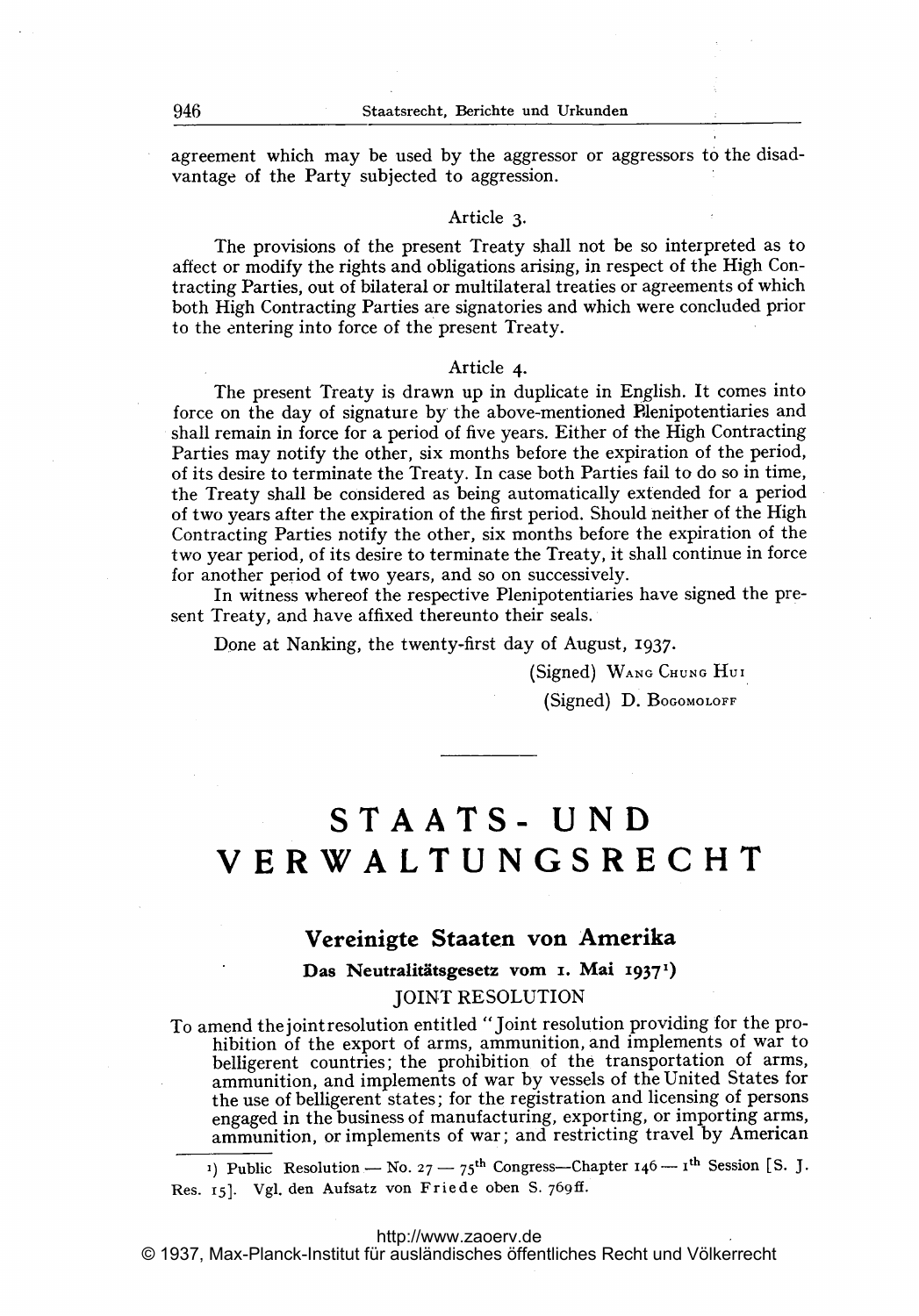citizens on belligerent ships during war", approved August 31, 1935, as amended.

Resolved by the Senate and House of Representatives of the United States of America in Congress assembled, That the joint resolution entitled "Joint" resolution providing for the prohibition of the export of arms, ammunition, and implements of war to belligerent countries; the prohibition of the transportation of arms, ammunition, and implements of war by vessels of the United States for the use of belligerent states; for the registration and licensing of persons engaged in the business of manufacturing, exporting, or importing arms, ammunition, or implements of war; and restricting travel by American citizens on belligerent ships during war", approved August 31, 1935, as amended, is amended to read as follows:

# 11 EXPORT OF ARMS, AMMUNITION, AND IMPLEMENTS OF WAR

"SECTION I. (a) Whenever the President shall 'find that there exists a state of war between, or among, two or more foreign states, the President shall proclaim such fact, and it shall thereafter be unlawful to export, or attempt to export, or cause to be exported, arms, ammunition, or implements of war from any place in the United States to any belligerent state named in such proclamation, or to any neutral state for transshipment to, or for the use of, any such belligerent state.

" (b) The President shall, from time to time, by proclamation, extend such embargo upon the export of arms, ammunition, or implements of war to other states as and when they may become involved in such war.

" (c) Whenever the President shall find that a state of civil strife exists in a foreign state and that such civil strife is of a magnitude or is being conducted under such conditions that the export of arms, ammunition, or imple ments of war from the United States to such foreign state would threaten or endanger the peace of the United States, the President shall proclaim such fact, and it shall thereafter be unlawful to export, or attempt to export, or cause to be exported, arms, ammunition, or implements of war from any place in the United States to such foreign state, or to any neutral state for transshipment to, or for the use of, such foreign state.

"(d) The President shall, from time to time by proclamation, definitely enumerate the arms, ammunition, and implements of war, the export of which is prohibited by this section. The arms, ammunition, and implements of war so enumerated shall include those enumerated in the President's proclamation Numbered 2163, of April io, 1936, but shall not include raw materials or any other articles or materials not of the same general character as those enumerated in the said proclamation, and in the Convention for the Supervision of the International Trade in Arms and Ammunition and in Implements of War, signed at Geneva June 17, 1925.

"(e) Whoever, in violation of any of the provisions of this Act, shall export, or attempt to export, or cause to be exported, arms, ammunition, or implements of war from the United States shall be fined not more than \$ io,ooo, or imprisoned not more than five years, or both, and the property, vessel, or vehicle containing the same shall be subject to the provisions of sections  $\bar{r}$  to  $\bar{\theta}$ , inclusive, title 6, chapter 30, of the Act approved June 15, T917 (40 Stat.  $223 - 225$ ; U. S. C., 1934 ed., title 22, secs. 238-245).

 $\cdot$  (f) In the case of the forfeiture of any arms, ammunition, or implements of war by reason of a violation of this Act, no public or private sale shall be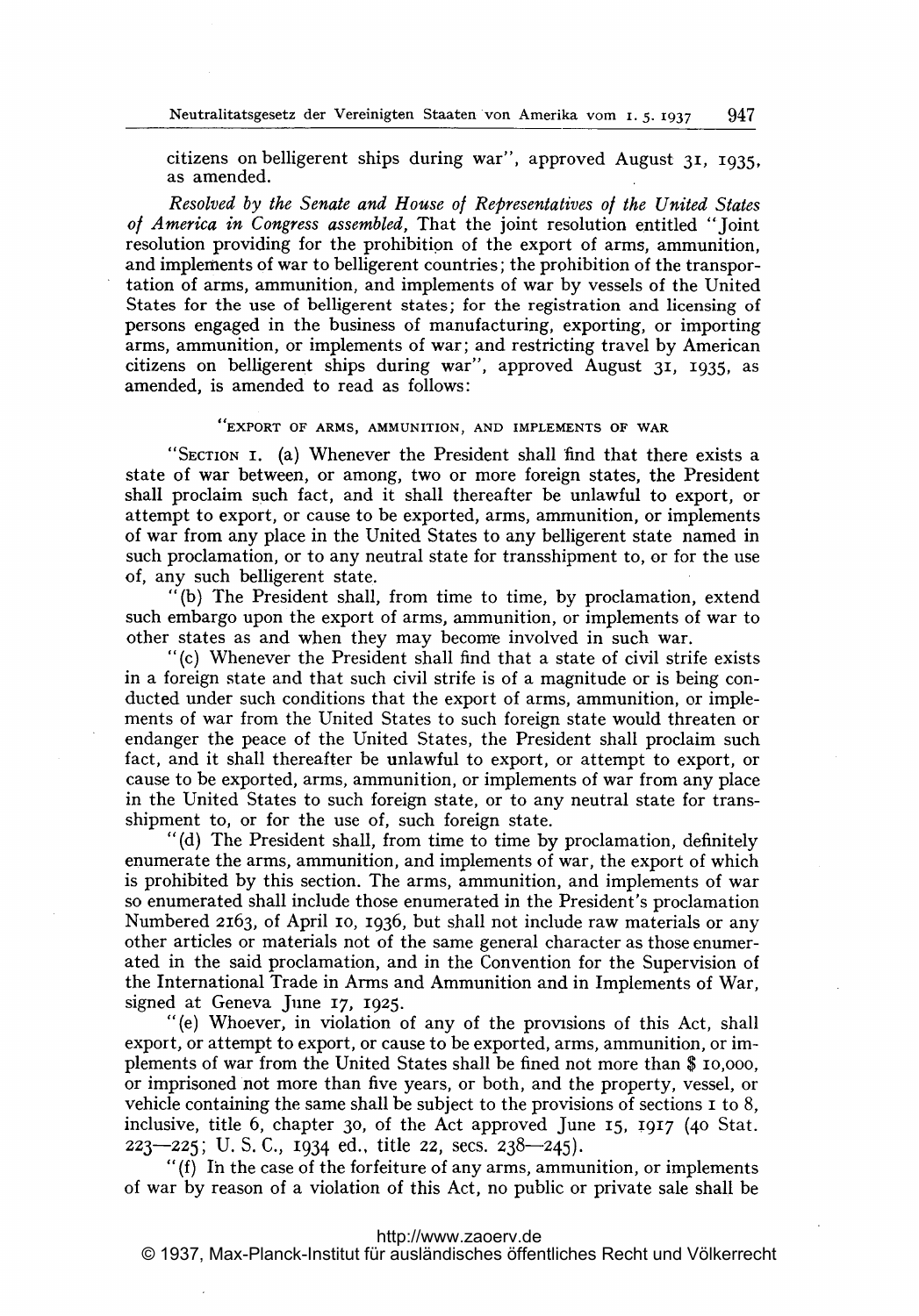required; but such arms, ammunition, or implements of war shall be delivered to the Secretary of War for such use or disposal thereof as shall be approved by the President of the United States.

" (g) Whenever, in the judgment of the President, the conditions which have caused him to issue any proclamation under the authority of this section have ceased to exist, he shall revoke the same, and the provisions of this section shall thereupon cease to apply with respect to the state or states named in such proclamation, except with respect to offenses committed, or forfeitures incurred, prior to such revocation.

## "EXPORT OF OTHER ARTICLES AND MATERIALS

"SEC. 2. (a) Whenever the President shall have issued a proclamation under the authority of section I of this Act and he shall thereafter find that the placing of restrictions on the shipment of certain articles or materials in addition to arms, ammunition, and implements of war from the United States to belligerent states, or to a state wherein civil strife exists, is necessary to promote the security or preserve the peace of the United States or to protect the lives of citizens of the United States, he shall so proclaim, and it shall thereafter be unlawful, except under such limitations and exceptions as the President may prescribe as to lakes, rivers, and inland waters bordering on the United States, and as to transportation on or over lands bordering on the United States, for any American vessel to carry such articles or materials to any belligerent state, or to any state wherein civil strife exists, named in such proclamation issued under the authority of section I of this Act, or to any neutral state for transshipment to, or for the use of, any such belligerent state or any such state wherein civil strife exists. The President shall by proclamation from time to time definitely enumerate the articles and materials which it shall be unlawful for American vessels to so transport.

" (b) Whenever the President shall have issued a proclamation under the authority of section I of this Act and he shall thereafter find that the placing of restrictions on the export of articles or materials from the United States to belligerent states, or to a state wherein civil strife exists, is necessary to promote the security or preserve the peace of the United States or to protect the lives or commerce of citizens of the United States, he shall so proclaim, and it shall thereafter be unlawful, except under such limitations and exceptions as the President may prescribe as to lakes, rivers, and inland waters bordering on the United States, and as to transportation on or over land bordering on the United States, to export or transport, or attempt to export or transport, or cause to be, exported or transported, from the United States to any belligerent state, or to any state wherein civil strife exists, named. in such proclamation issued under the authority of section I of this Act, or to any neutral state for transshipment to, or for the use of, any such belligerent state or any such state wherein civil strife exists, any articles or materials whatever until all right, title, and interest therein shall have been transferred to some foreign government, agency, institution, association, partnership, corporation, or national. The shipper of such articles or materials shall be required to file with the collector of the port from which they are to be exported a declaration under oath that there exists in citizens of the United States no right, title, or interest in such articles or materials, and to comply with such rules and regulations as shall be promulgated from time to time by the President. Any such declaration so filed shall be a conclusive estoppel against any claim of any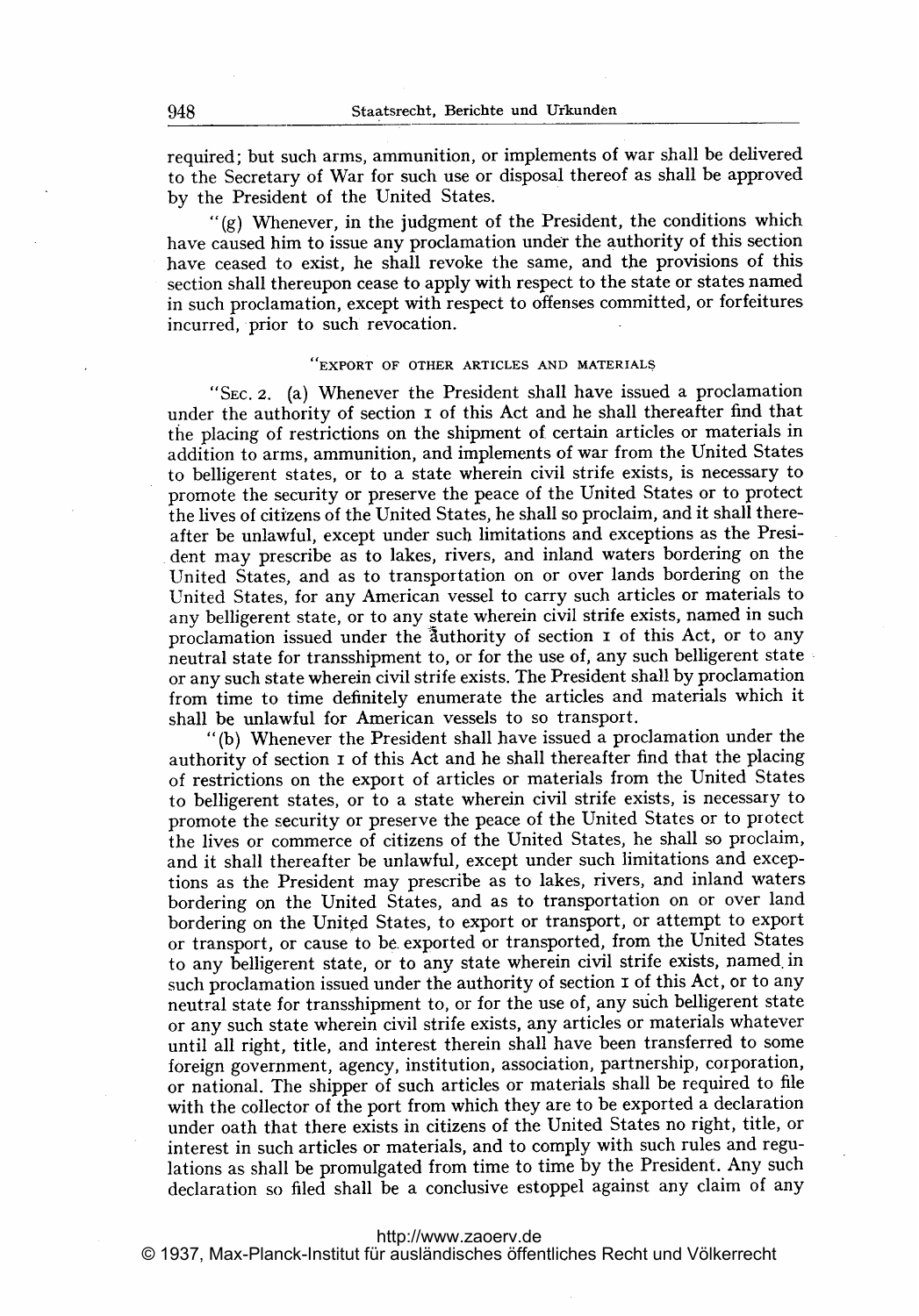citizen of the United States of right, title, or interest in such articles or materials. Insurance written by underwriters on any articles or materials the export of which is prohibited by this Act, or on articles or materials carried by an American vessel in violation of subsection (a) of this section, shall not be deemed an American interest therein, and no insurance policy issued on such articles or materials and no loss incurred thereunder or by the owner of the vessel carrying the same shall be made <sup>a</sup> basis of any claim put forward by the Government of the United States.

" (c) The President shall from time to time by proclamation extend such restrictions as are imposed under the authority of this section to other states as and when they may be declared to become belligerent states under proclamations issued under the authority of section I of this Act.

"(d) The President may from time to time change, modify, or revoke in whole or in part any proclamations issued by him under the authority of this section.

"(e) Except with respect to offenses committed, or forfeitures incurred, prior to May 1, 1939, this section and all proclamations issued thereunder shall not be effective after May 1, 1939.

# FINANCIAL TRANSACTIONS

"SEC. 3. (a) Whenever the President shall have issued a proclamation under the authority of section  $\bar{x}$  of this Act, it shall thereafter be unlawful for any person within the United States to purchase, sell, or exchange bonds, securities, or other obligations of the government of any belligerent state or of any state wherein civil strife exists, named in such proclamation, or of any political subdivision of any such state, or of any person acting for or on behalf of the government of any such state, or of any faction or asserted government within any such state wherein civil strife exists, or of any person acting for or on behalf of any faction or asserted government within any such state wherein civil strife exists, issued after the date of such proclamation, or to make any loan or extend any credit to any such government, political subdivision, faction, asserted government, or person, or to solicit or receive any contribution for any such government, political subdivision, faction, asserted government, or person: Provided, That if the President shall find that such action will serve to protect the commercial or other interests of the United States or its citizens, he may, in his discretion, and to such extent and under such regulations as he may prescribe, except from the operation of this section ordinary commercial credits and short-time obligations in aid of legal transactions and of a character customarily used in normal peacetime commercial transactions. Nothing in this subsection shall be construed to prohibit the solicitation or collection of funds to be used for medical aid and assistance, or for food and clothing to relieve human suffering, when-such solicitation or collection of funds is made on behalf of and for use by any person or organization which is not acting for or on behalf of any such government, political subdivision, faction, or asserted government, but all such solicitations and collections of funds shall be subject to the approval of the President and shall be made under such rules and regulations as he shall prescribe.

" (b) The provisions of this section shall not apply to a renewal or adjustment of such indebtedness as may exist on the date of the President's proclamation.

"(c) Whoever shall violate the provisions of this section or of any regu-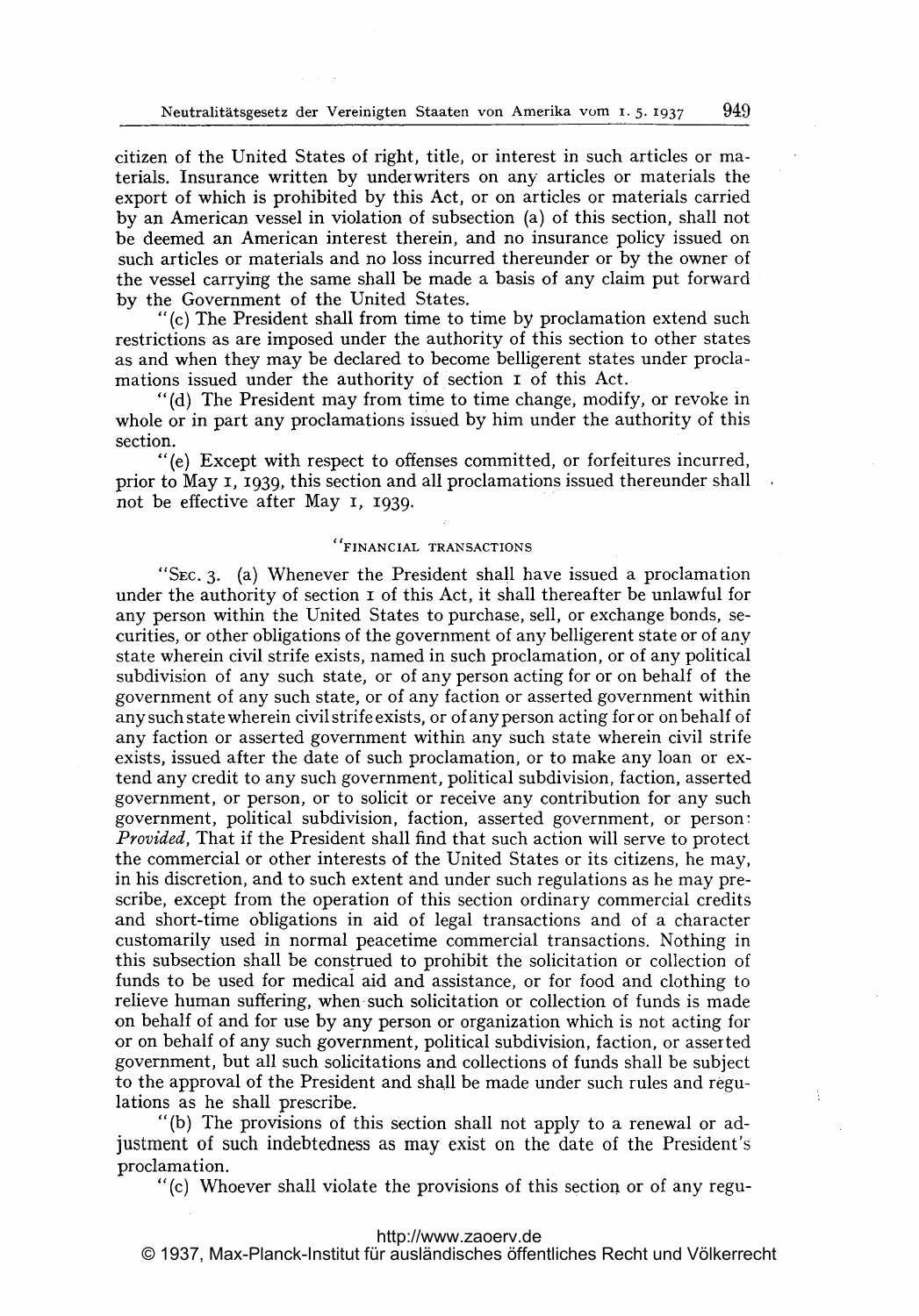lations issued hereunder shall, upon conviction thereof, be fined not more than \$ 50,000 or imprisoned for not more than five years, or both. Should the violation be by a corporation, organization, or association, each officer or agent thereof participating in the violation may be liable to the penalty herein prescribed.

(d) Whenever the President shall have revoked any such proclamation issued under the authority of section I of this Act, the provisions of this section and of any regulations issued by the President hereunder shall thereupon cease to apply with respect to the state or states named in such proclamation, except with respect to offenses committed prior to such revocation.

#### "EXCEPTIONS - AMERICAN REPUBLICS

"SEC. 4. This Act shall not apply to an American republic or republics engaged in war against a non-American state or states, provided the American republic is not cooperating with a non-American state or states in such war.

# NATIONAL MUNITIONS CONTROL BOARD

"SEC. 5. (a) There is hereby established a National Munitions Control Board (hereinafter referred to as the 'Board') to carry out the provisions of this Act. The Board shall consist of the Secretary of State, who shall be chairman and executive officer of the Board, the Secretary of the Treasury, the Secretary of War, the Secretary of the Navy, and the Secretary of Commerce. Except as otherwise provided in this Act, or by other law, the administration of this Act is vested in the Department of State. The Secretary of State shall promulgate such rules and regulations with regard to the enforcement of this section as he may deem necessary to carry out its provisions. The Board shall be convened by the chairman and shall hold at least one meeting a year.

" (b) Every person who engages in the business of manufacturing, exporting, or importing any of the arms, ammunition, or implements of war referred to in this Act, whether as an exporter, importer, manufacturer, or dealer, shall register with the Secretary of State his name, or business name, principal place of business, and places of business in the United States, and <sup>a</sup> list of the arms, ammunition, and implements of war which he manufactures, imports, or exports.

"(c) Every person required to register under this section shall notify the Secretary of State of any change in the arms, ammunition, or implements of war which he exports, imports, or manufactures; and upon such notification the Secretary of State shall issue to such person an amended certificate of registration, free of charge, which shall remain valid until the date of expiration of the original certificate. Every person required the register under the provisions of this section shall pay a registration fee of \$ 500, unless he manufactured, exported, or imported arms, ammunition, and implements of war to a total sales value of less than  $$50,000$  during the twelve months immediately preceeding his registration, in which case he shall pay <sup>a</sup> registration fee of \$ ioo. Upon receipt of the required registration fee, the Secretary of State shall issue <sup>a</sup> registration certificate valid for five years, which shall be renewable for further periods of five years upon the payment for each renewal of <sup>a</sup> fee of \$ <sup>500</sup> in the case of persons who manufactured, exported, or imported arms, ammunition, and implements of war to <sup>a</sup> total sales value of more than \$ 5o,ooo during the twelve months immediately preceding the renewal, or <sup>a</sup> fee of \$ ioo in the case of persons who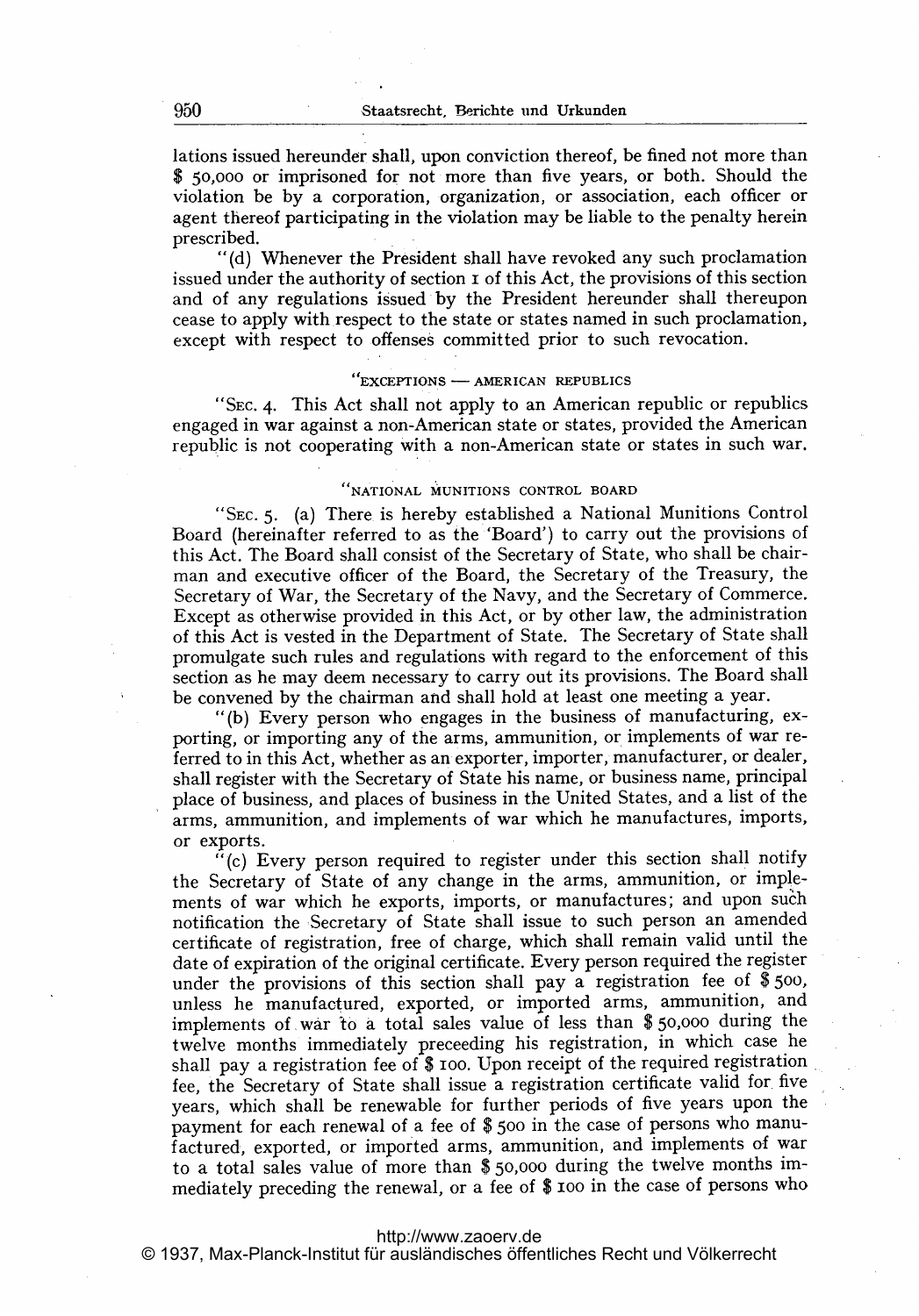manufactured, exported, or imported arms, ammunition, and implements of war to <sup>a</sup> total sales value of less than \$ 5o,ooo during the twelve months immediately preceding the renewal. The Secretary of the Treasury is hereby directed to refund, out of any moneys in the Treasury not otherwise appropriated, the sum of  $\frac{2}{3}$  400 to every person who shall have paid a registration fee of \$ <sup>500</sup> pursuant to this Act, who manufactured, exported, or imported arms, ammunition, and implements of war to a total sales value of less than 8 50,ooo during the twelve months immediately preceding his registration.

" (d) It shall be unlawful for any person to export, or attempt to export, from the United States to any other state, any of the arms, ammunition, or implements of war referred to in this Act, or to import, or attempt to import, to the United States from any other state, any of the arms, ammunition, or implements of war referred to in this Act, without first having obtained a license therefor.

"(e) All persons required to register'under this section shall maintain, subject to the inspection of the Secretary of State, or any person or persons designated by him, such permanent records of manufacture for export, importation, and exportation of arms, ammunition, and implements of war as the Secretary of State shall prescribe.

"(f) Licenses shall be issued to persons who have registered as herein provided for, except in cases of export or import licenses where the export of arms, ammunition, or implements of war would be in violation of this Act or any other law of the United States, or of <sup>a</sup> treaty to which the United States is a party, in which cases such licenses shall not be issued.

"(g) Whenever the President shall have issued a proclamation under the authority of section <sup>i</sup> of this Act, all licenses theretofore issued under this Act shall ipso facto and immediately upon the issuance of such proclamation, cease to grant authority to export arms, ammunition, or implements of war from any place in the United States to any belligerent state, or to any state wherein civil strife exists, named in such proclamation, or to any neutral state for transshipment to, or for the use of, any such belligerent state or any such state wherein civil strife exists; and said licenses, insofar as the grant of authority to export to the state or states named in such proclamation is concerned, shall be null and void.

"(h) No purchase of arms, ammunition, or implements of war shall be made on behalf of the United States by any officer, executive department, or independent establishment of the Government from any person who shall have failed to register under the provisions of this Act.

"(i) The provisions of the Act of August 29, 1916, relating to the sale of ordnance and stores to the Government of Cuba (39 Stat. 61g, 643; U. S. C., 1934 ed., title 50, sec- 72), are hereby repealed as of December 31, 1937.

"(j) The Board shall make an annual report to Congress, copies of which shall be distributed as are other reports transmitted to Congress. Such reports shall contain such information and data collected by the Board as may be considered of value in the determination of questions connected with the control of trade in arms, ammunition, and implements of war. The Board shall include in such reports a list of all persons required to register under the provisions of this Act, and full information concerning the licenses issued hereunder.

"(k) The President is hereby authorized to proclaim upon recommendation of the Board from time to time a list of articles which shall be considered arms, ammunition, and implements of war for the purposes of this section.

#### <http://www.zaoerv.de>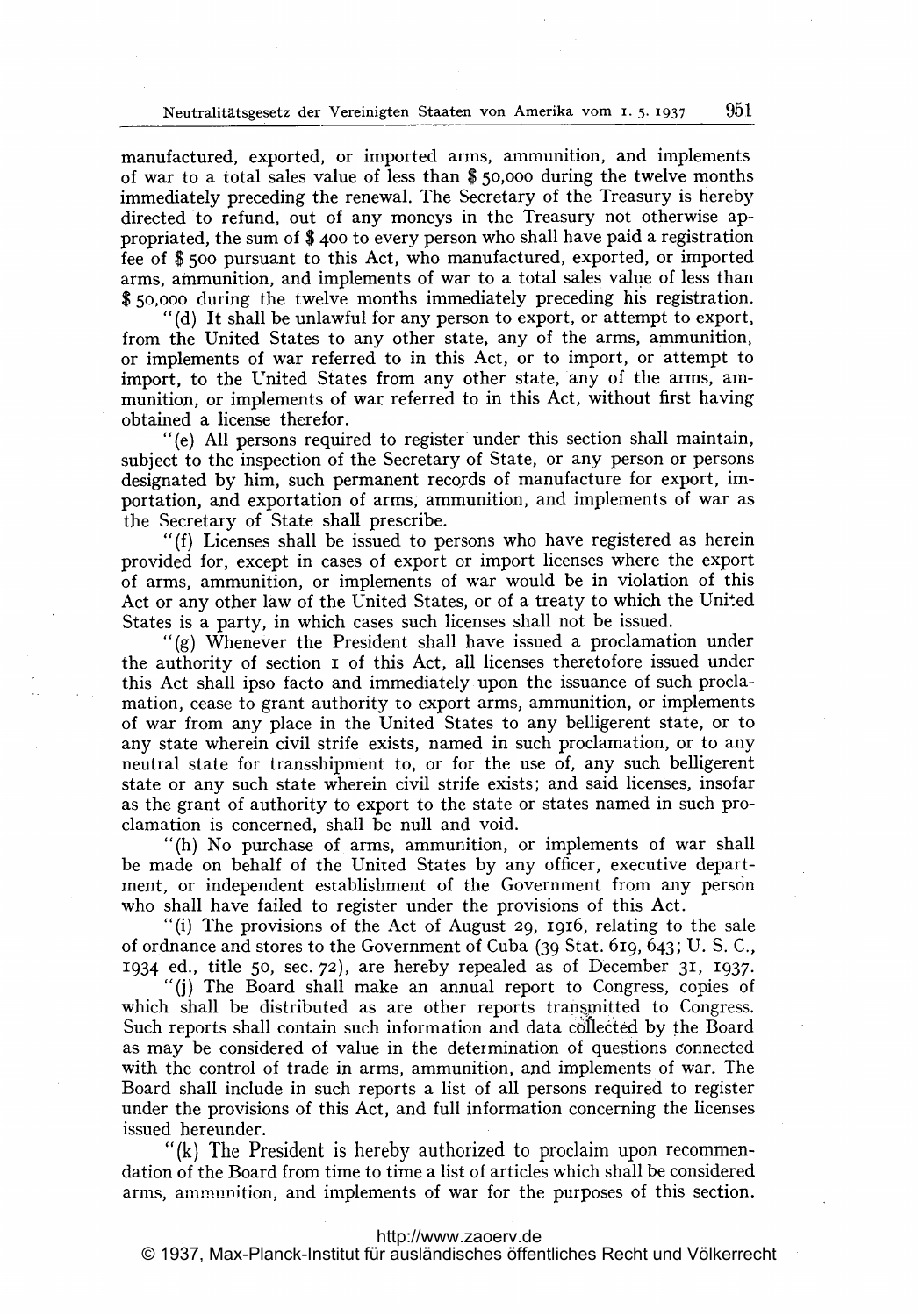AMERICAN VESSELS PROHIBITED FROM CARRYING ARMS TO BELLIGERENT STATES

"SEC. 6. (a) Whenever the President shall have issued a proclamation under the authority of section  $\bar{x}$  of this Act, it shall thereafter be unlawful, until such proclamation is revoked, for any American vessel to carry any arms, ammunition, or implements of war to any belligerent state, or to any state wherein civil strife exists, named in such proclamation, or to any neutral state for transshipment to, or for the use of, any such belligerent state or any such state wherein civil strife exists.

"(b) Whoever, in violation of the provisions of this section, shall take, or attempt to take, or shall authorize, hire, or solicit another to take, any American vessel carrying such cargo out of port or from the jurisdiction of the United States shall be fined not more than \$ io,ooo, or imprisoned not more than five years, or both; and, in addition, such vessel, and her tackle, apparel, furniture, and equipment, and the arms, ammunition, and implements of war on board, shall be forfeited to the United States.

# 11 USE OF AMERICAN PORTS AS BASE OF SUPPLY

"SEC. 7. (a) Whenever, during any war in which the United States is neutral, the President, or any person thereunto authorized by him, shall have cause to believe that any vessel, domestic or foreign, whether requiring clearance or not, is about to carry out of a port of the United States, fuel, men, arms, ammunition, implements of war, or other supplies to any warship, tender, or supply ship of a belligerent state, but the evidence is not deemed sufficient to justify forbidding the departure of the vessel as provided for by section i, title V, chapter 30, of the Act approved June 15, 1917 (40 Stat. 217, 221; U. S. C., 1934 ed., title 18, sec. 31), and if, in the President's judgment, such action will serve to maintain peace between the United States and foreign states, or to protect the commercial interests of the United States and its citizens, or to promote the security or neutrality of the United States, he shall have the power and it shall be his duty to require the owner, master, or person in command thereof, before departing from <sup>a</sup> port of the United States, to give a bond to the United States, with sufficient sureties, in such amount as be shall deem proper, conditioned that the vessel will not deliver the men, or any part of the cargo, to any warship, tender, or supply ship of a belligerent state.

"(b) If the President, or any person thereunto authorized by him, shall find that a vessel, domestic or foreign, in a port of the United States, has previously cleared from a port of the United States during such war and delivered its cargo or any part thereof to a warship, tender, or supply ship of <sup>a</sup> belligerent state, he may prohibit the departure of such vessel during the duration of the war.

### 11 SUBMARINES AND ARMED MERCHANT VESSELS

"SEC. 8. Whenever, during any war in which the United States is neutral, the President shall find that special restrictions placed on the use of the ports and territorial waters of the United States by the submarines or armed merchant vessels of <sup>a</sup> foreign state, will serve to maintain peace between the United States and foreign states, or to protect the commercial interests of the United States and its citizens, or to promote the security of the United States, and shall make proclamation thereof, it shall thereafter be unlawful for any such submarine or armed merchant vessel to enter <sup>a</sup> port or the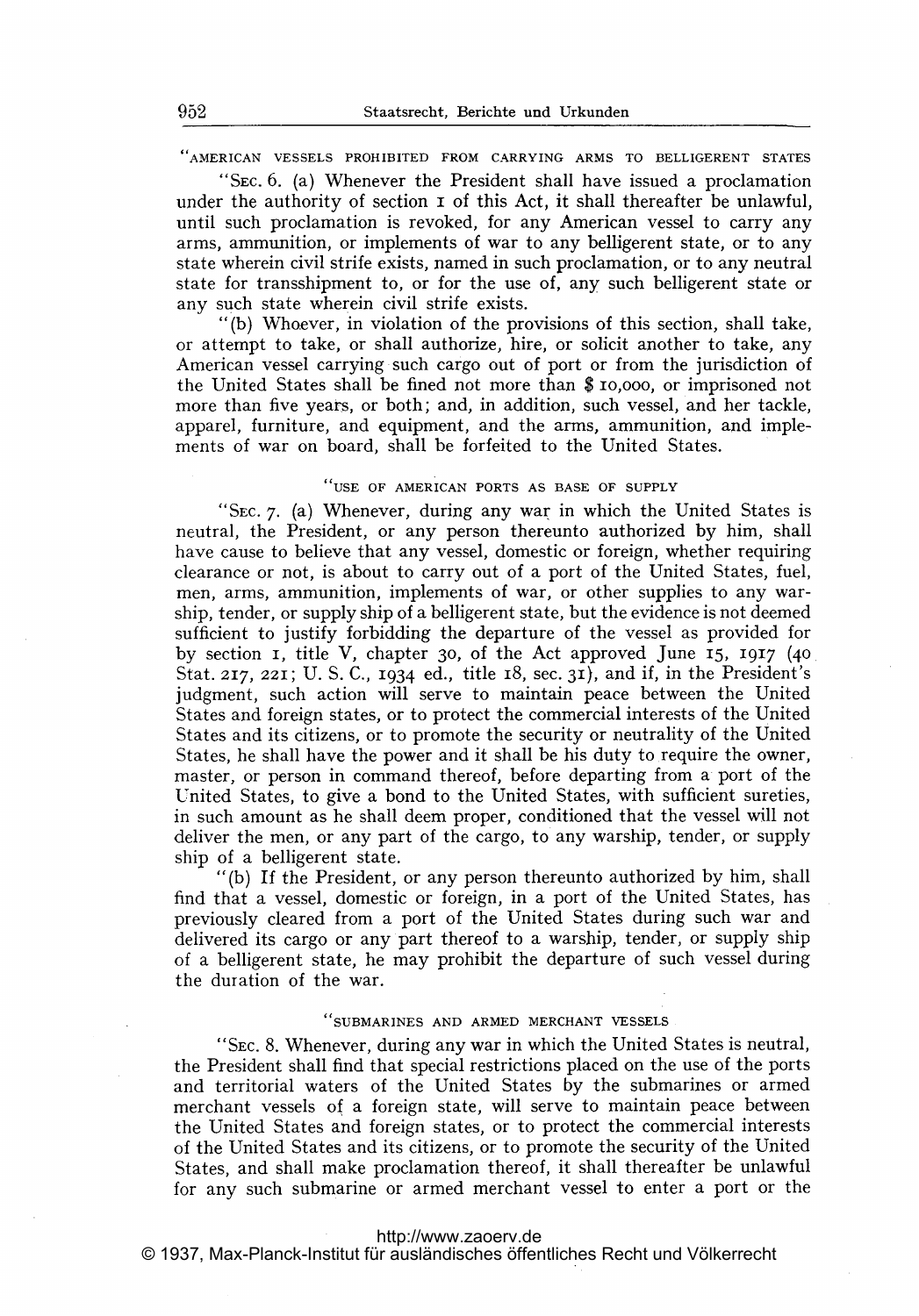territorial waters of the United States or to depart therefrom, except under such conditions and subject to such limitations as the President may prescribe. Whenever, in his judgment, the conditions which have caused him to issue his proclamation have ceased to exist, he shall revoke his proclamation and the provisions of this section shall thereupon cease to apply.

#### 11 TRAVEL ON VESSELS OF BELLIGERENT STATES

"SEC. 9. Whenever the President shall have issued a proclamation under the authority of section  $r$  of this Act it shall thereafter be unlawful for any citizen of the United States to travel on any vessel of the state or states named in such proclamation, except in accordance with such rules and regulations as the President shall prescribe: Provided, however, That the provisions of this section shall not apply to a citizen of the United States travelling on a vessel whose voyage was begun in advance of the date of the President's proclamation, and who had no opportunity to discontinue his voyage after that date: And provided further, That they shall not apply under ninety days after the date of the President's proclamation to a citizen of the United States returning from a foreign state to the United States. Whenever, in the President's judgment, the conditions which have caused him to issue his proclamation have ceased to exist, he shall revoke his proclamation and the provisions of this section shall thereupon cease to apply with respect to the state or states named in such proclamation, except with respect to offenses committed prior to such revocation.

# 11 ARMING OF AMERICAN MERCHANT VESSELS PROHIBITED

"SEC. 10. Whenever the President shall have issued a proclamation under the authority of section I, it shall thereafter be unlawful, until such proclamation is revoked, for any American vessel engaged in commerce with any belligerent state, or any state wherein civil strife exists, named in such proclamation, to be armed or to carry any armament, arms, ammunition, or implements of war, except small arms and ammunition therefor which the President may deem necessary and shall publicly designate for the preservation of discipline aboard such vessels.

## "REGULATIONS

SEC. ii. The President may, from time to time, promulgate such rules and regulations, not inconsistent with law, as may be necessary and proper to carry out any of the provisions of this Act; and he may exercise any power or authority conferred on him by this Act through such officer or officers, or agencies, as he shall direct.

#### 11 GENERAL PENALTY PROVISION

"SEC. 12. In every case of the violation of any of the provisions of this Act or of any rule or regulation issued pursuant thereto where <sup>a</sup> specific penalty is not herein provided, such violator or violators, upon conviction, shall be fined not more than \$ io,ooo, or imprisoned not more than five years, or both.

#### DEFINITIONS

"SEC. 13. For the purposes of this  $Act-$ 

"(a) The term 'United States', when used in a geographical sense,  $Z.$  ausl.  $\delta$ ff. Recht u. Völkerr. Bd. VII.  $64$ 

# <http://www.zaoerv.de>